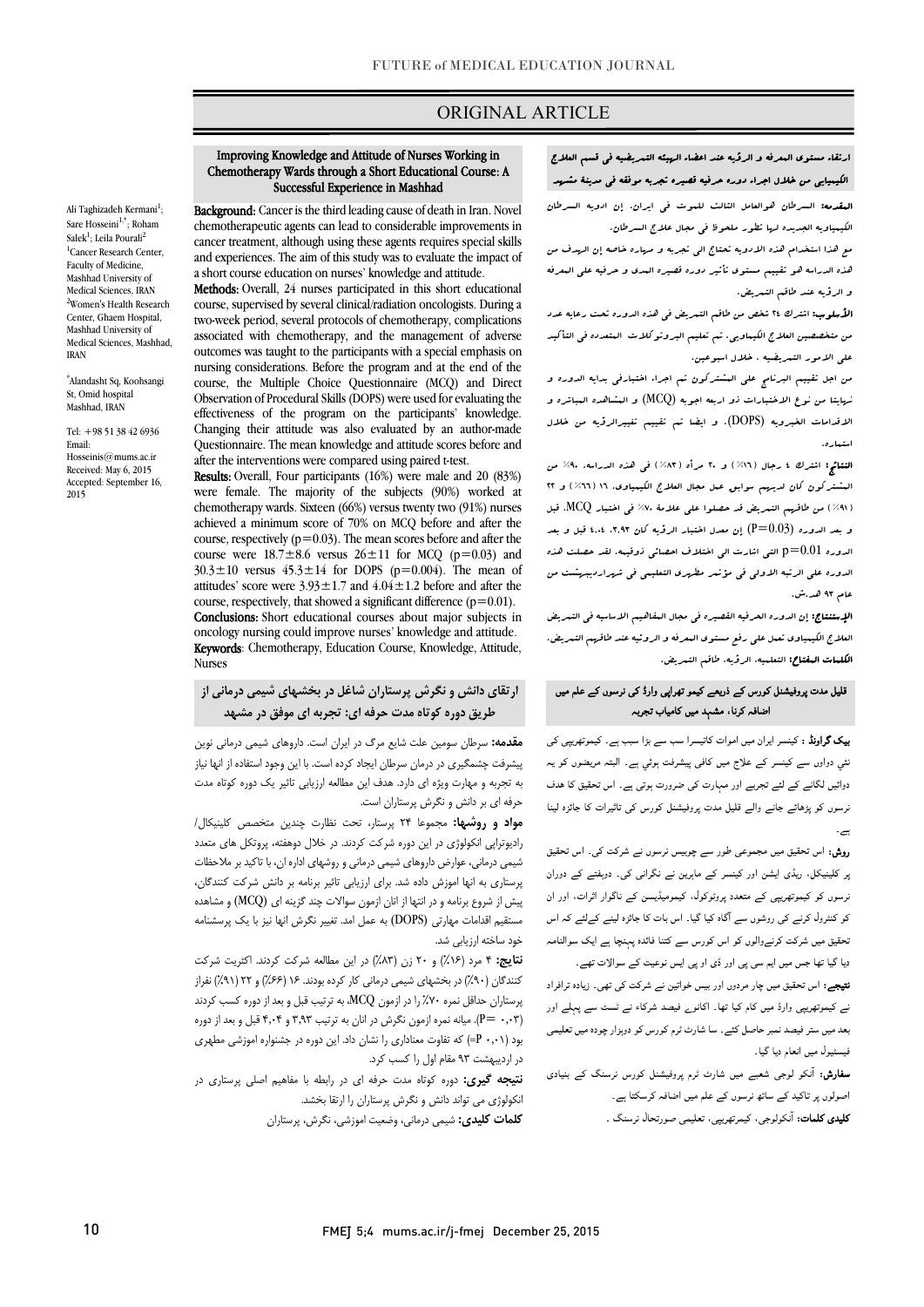## **INTRODUCTION**

Cancer is one of the most prevalent diseases around the world. According to recent reports by World Health Organization (WHO), the incidence of cancer will increase in future decades. In fact, this condition is expected to be the second most common cause of mortality (1). Similarly, cancer is the third leading cause of death in Iran (2).

Recent advances in cancer treatment, especially the production of novel chemotherapeutic and biotherapeutic agents, have led to the prolongation of survival in cancer patients. Nursing students require continuous training for the improvement of their knowledge, expertise, and personal development (3). Nevertheless, not enough attention is being paid to chemotherapy principles in educational curriculums (4, 5). In fact, nurses are usually unfamiliar with different clinical and practical aspects of these agents after graduation. Several researches have shown that continuing education for cancer nurses leads to improved patients' care (6-8). Steginga SK et al assessed the impact of an intensive nursing education course on nurses' knowledge, confidence, attitudes, and perceived skills in the care of patients with cancer. Their results showed significant improvement of nurses' knowledge, attitude and skills in in the psychosocial care of patients with cancer (9). Schlairet study revealed that majority of nurses had no formal lifelong education and there are significant knowledge deficiencies in this area. Those nurses who had lifelong nursing education scored significantly better than the others (10). Strengthening nursing knowledge and changing their attitude through an educational course could improve continuous care of cancer patients in Ferrell study (11).

Our experience shows that there is reluctance in nurses to work in oncology departments. This may be due to lack of sufficient knowledge about working with unknown agents and negative attitude toward cancer. The aim of this study was to evaluate the impact of a short educational program about the practical principles of chemotherapy administration, on the knowledge and attitude of nurses.

### **METHODS**

This cross sectional, analytic study with before and after design was conducted on the target group of 24 registered nurses who have been working at least six months at Omid oncology Hospital of Mashhad University of Medical Sciences, Iran, in June 2013 on the behalf of Iranian Association of Radiation Oncology and Cancer Research Center. First, the educational needs of nurses and oncologists were assessed, based on their own comments. Then, a scientific committee composed of oncology and nursing faculty members, as well as experienced nurses, working at the oncology department of Omid Hospital in Mashhad, Iran, was formed. Afterwards, the related experience of implementing such programs in developed countries such as England was reviewed. Several educational programs including the Nursing Program at King' s College Community and Royal Marsden Nursing Educational Curriculum were discussed. Finally, a detailed program including 30 hours of lectures, along with 30 hours of practical training in the field, was designed.

 The designed course mainly focused on the most practical and important topics based on the European Oncology Nursing Society (EONS) and European Society of Medical Oncology challenges of oncology. The main subjects included the management of common chemotherapy-related complications including nausea, vomiting, and extravasation, an introduction to injection protocols, nursing considerations of most popular antimetabolites, platinums, taxanes, and alkylating drugs), and the management of malnutrition, depression and anxiety in cancer patients. (ESMO) to help participants overcome daily health care chemotherapeutic agents (e.g., vinca alkaloids,

 A brief pamphlet of several basic skills in cannulation, designed by the expert of nursing and then revised in the specialist panel of oncologists, and the electronic files were provided for the learners. The final design was approved by the Continuous Medical Education (CME) Center at Mashhad Medical Education. The 6-item questionnaire based on the results of Khan et al study (6) was developed by authors and used to assess the attitudes of nurses before and after the course. The validity and reliability of questions were detected respectively. The measured reliability coefficient of  $0.75$  was considered acceptable. Attitude scores were measured on a three level Likert scale defined as positive, disorderly, and negative. At the beginning and end of the course, all trainees' Questionnaire (MCQ) and Direct Observation of Procedural Skills (DOPS) through checklist. The items of the checklist were discussed in a specialists' panel and covered the must learning subjects in oncology nursing. The level of skills was scores ranged from 0 to 30 for 10 items and 30 questions and 0 to 50 for 8 items, respectively. One score was given to each question. A minimum score of 70% on MCQ and 80% on DOPS was required for receiving a certificate. Paired t-test scores before and after the interventions. We have considered p-values less than 0.05 as statistically significant. The data was analyzed using SPSS software version 17. preparation of drugs, and port catheter activation was University of Medical Sciences and the Ministry of Health and by content validity and Alpha-Cronbach  $(r=0.86)$ , knowledge and skills were evaluated by the Multiple Choice evaluated using direct observation. The MCQ and DOPS was used to compare the mean knowledge and attitude

#### **RESULTS**

 In total, 24 nurses including 4 men (16%) and 20 women (83%) participated in this program. The mean age of

| Table1. Items assessed the participants' knowledge |                               |  |  |  |
|----------------------------------------------------|-------------------------------|--|--|--|
|                                                    | Number                        |  |  |  |
| Chemotherapy preparation and administration        | 3                             |  |  |  |
| Chemotherapy complication                          | 3                             |  |  |  |
| Chemotherapy and nutrition                         | $\mathfrak{D}_{\mathfrak{p}}$ |  |  |  |
| Psychological support                              | $\mathcal{D}$                 |  |  |  |
| Total                                              | 10                            |  |  |  |
|                                                    |                               |  |  |  |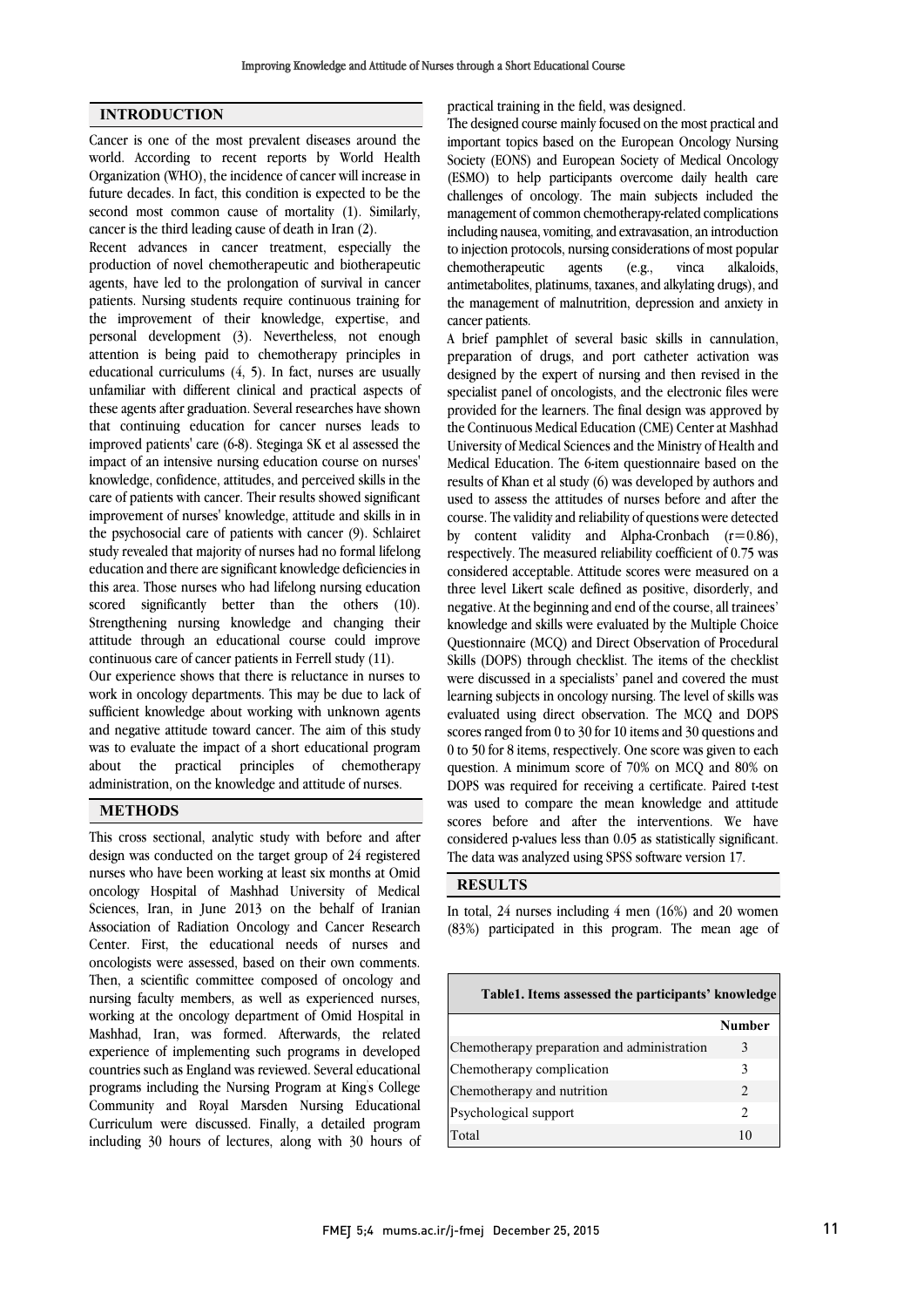participants was 45 (26-54) years. The subjects' experience in different hospital departments varied from 20 years (7 individuals) to 2 years (4 subjects). The majority of the subjects (90%) were working at the chemotherapy wards. All of them were post graduate. Ten items questioned to assess<br>the participants' knowledge showed in Table 1 the participants' knowledge showed in Table1.

 Sixteen (66%) versus twenty two (91%) nurses achieved a minimum score of 70% on MCQ before and after the course  $(70%)$  participants gained a minimum score of 80% on DOPS before and after the course, respectively ( $p=0.002$ ). Table 2 shows the mean knowledge score of the nurses before and after the course. The mean of attitudes' score were  $3.93 \pm 1.7$ and  $4.04 \pm 1.3$  before and after the course, respectively, that the participants' attitude and respective scores are shown in Table 3. Overall, 90% of the subjects were willing to respectively  $(p=0.03)$ . Also three (12%) versus seventeen showed a significant difference  $(p=0.01)$ . Items assessing participate in similar subsequent courses.

#### **DISCUSSION**

 The results of this study showed that short educational course could be an effective way for improving the knowledge and attitude of nurses about recent advances in oncology, especially new chemotherapeutic agents and their Short courses offer practical and updated information which side-effects, as well as essential nursing considerations.

 can help individuals to provide more professional services at work (12, 13). Professional courses in nursing have a long mstory, tanofed to the needs of both under- and post-<br>graduate nursing students. Rapid progress in oncology requires continued training in this field to increase the nurses' ability and confidence in daily practice (14, 15). Our program provided an opportunity for nurses to attain the required knowledge about recent prominent improvements in different aspects of oncology including chemotherapy, history, tailored to the needs of both under- and post-

| Table 2. Nurses' knowledge means scores before<br>and after the course |                        |                              |         |  |
|------------------------------------------------------------------------|------------------------|------------------------------|---------|--|
|                                                                        | Pre course<br>Mean ±sd | Post course<br>Mean $\pm$ sd | P value |  |
| <b>MCO</b>                                                             | $18.7 \pm 8.6$         | $26\pm11$                    | 0.03    |  |
| <b>DOPS</b>                                                            | $30.3 \pm 10$          | $45.3 \pm 14$                | 0.004   |  |

 biotherapy, nutrition, and psychological issues in cancer patients.

 A similar study in a tertiary hospital in Pakistan measured the levels of nurses' knowledge and attitude after the conduction administration. The results showed that their knowledge and skills improved but attitude was not changed significantly (16). Unlike our study, the target group in this study was different motivations which may affect their attitudes as well as knowledge. An interventional study in London was designed at 1990 for understanding newly registered nurses' attitudes, knowledge, confidence and educational needs in relation to cancer care. Nurses participated in a workshop who were unable to obtain any study. Data revealed that their knowledge and attitude were significantly improved among those that received study especially in nurses attending the workshop (17). However, the experienced nurses were not the cytotoxic drugs was assessed in the study in Nepal by Ramanand CH et al. The authors found that the participants' knowledge was not satisfactory; moreover, in service training it was effective to improve their knowledge and handling participated in the Khan's study, had between 1 to more than 10 years of experience in caring cancer patients. To evaluate the influence of nurses' knowledge, attitudes and health and colleagues designed a study in Israel. A gap was found between nurses' knowledge and their actual behavior due to lack of positive attitude. The study' findings showed the need for continuous education and training regarding to safety measures (19). The direct relation between the level of many studies. Robert Wood Johnson Foundation (RWJF) published an issue with an emphasis on the relation between patients' health and nurses' educational advances (20). undereducated to meet the occupational demands and they need high-quality programs to attain the essential skills (21). The strength of this study was that it was carried out for the first time in Iran. This program is scheduled to be repeated annually in June, given its tremendous success. This program of an educational session regarding chemotherapy heterogeneous, have been working in the various wards with versus seminar program were compared to a control group included in this program. The knowledge of nurses regarding practice (18). Similar to our study, all of the nurses, who beliefs on their safe behavior with cytotoxic drugs, Ben-Ami nursing education and patient care has been indicated in Dante et al. in a study in 2011 found that many nurses are

| Table 3. Items and respective scores assessed the participants' attitude                 |                                    |                              |         |  |  |
|------------------------------------------------------------------------------------------|------------------------------------|------------------------------|---------|--|--|
|                                                                                          | <b>Pre course</b><br>Mean $\pm$ sd | Post course<br>Mean $\pm$ sd | P value |  |  |
| I believe that chemotherapy principles must be educated to all undergraduate nurses      | $4.01 \pm 2$                       | $4.03 \pm 1.6$               | 0.48    |  |  |
| I know that chemotherapy drugs could results in adverse side effects in nurses           | $4.35 \pm 1.8$                     | $4.86 \pm 2.1$               | 0.24    |  |  |
| Working in chemotherapy wards is safe if all precautions are taken                       | $4.02 \pm 3.1$                     | $4.24 \pm 1.5$               | 0.02    |  |  |
| I'm afraid of dealing with side effects of chemotherapy                                  | $2.54 \pm 1.9$                     | $2.09 \pm 0.7$               | 0.05    |  |  |
| I cannot help patients receiving chemotherapy to reduce their psychological distress     | $2.40 \pm 1.2$                     | $1.56 \pm 0.3$               | 0.03    |  |  |
| I have enough time and motivation to respond the patient questions about<br>chemotherapy | $3.62 \pm 1.4$                     | $3.84\pm0.9$                 | 0.83    |  |  |
| Total                                                                                    | $3.93 \pm 1.7$                     | $4.04 \pm 1.2$               | 0.01    |  |  |